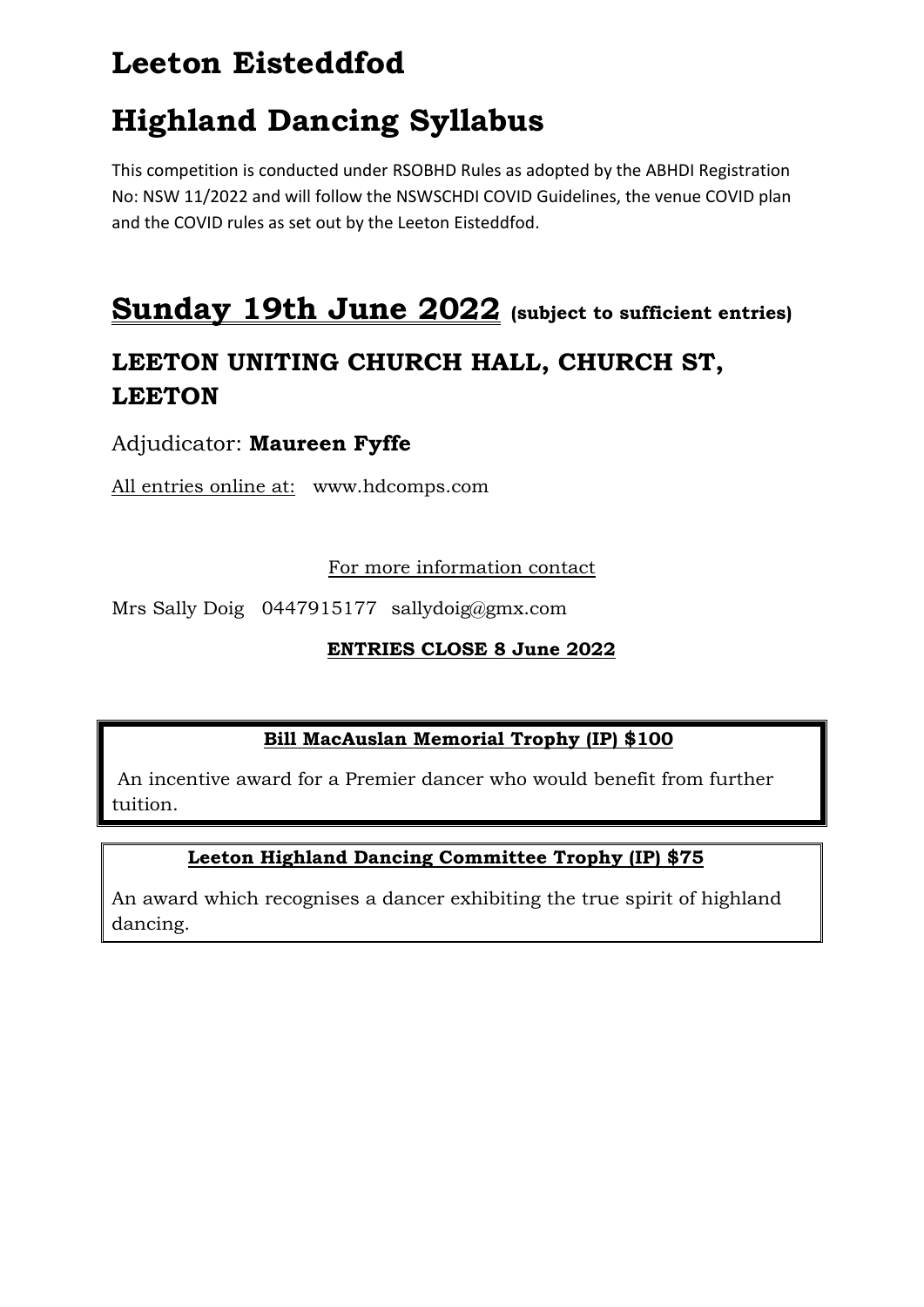## **Leeton Eisteddfod**

# **Highland Dancing Syllabus**

## **All Dancers commence at 9:30am**

Ages for each section will be determined according to the number of entries received.

Prizes for Primary, Beginners and Novice sections will be medals.

Prizes for Intermediate and Premier will be cash.

Trophies are awarded for each Trophy dance, including perpetual trophies.

Aggregate trophies will be awarded in age groups from Beginner to Premier.

## **EVENTS**

| <b>Primary</b>      | Beginner & Novice         | Intermediate                  | Premier                        |
|---------------------|---------------------------|-------------------------------|--------------------------------|
| Pas de Basques      | Highland Fling            | Highland Fling                | Highland Fling                 |
| Pas de Basques & HC | Sword Dance               | Sword Dance                   | Sword Dance                    |
| Highland Fling      | Seann Triubhas            | Seann Triubhas                | Seann Triubhas                 |
| Sword Dance         | Flora McDonald            | Flora McDonald                | <b>Blue Bonnets</b>            |
|                     | Scottish Lilt             | Scottish Lilt                 | Scottish Lilt                  |
|                     | TROPHY:<br>Highland Fling | Irish Jig<br>Sailors Hornpipe | Irish Jig<br>Sailors Hornpipe  |
|                     |                           | TROPHY:<br>Highland Laddie    | <b>TROPHY:</b><br>Village Maid |

### **CHOREOGRAPHY**

Group Name

No of steps:

Sword Dance (2+1), Seann Triubhas (3+1), Irish Jig (3 & 1 finishing), all other dances (4).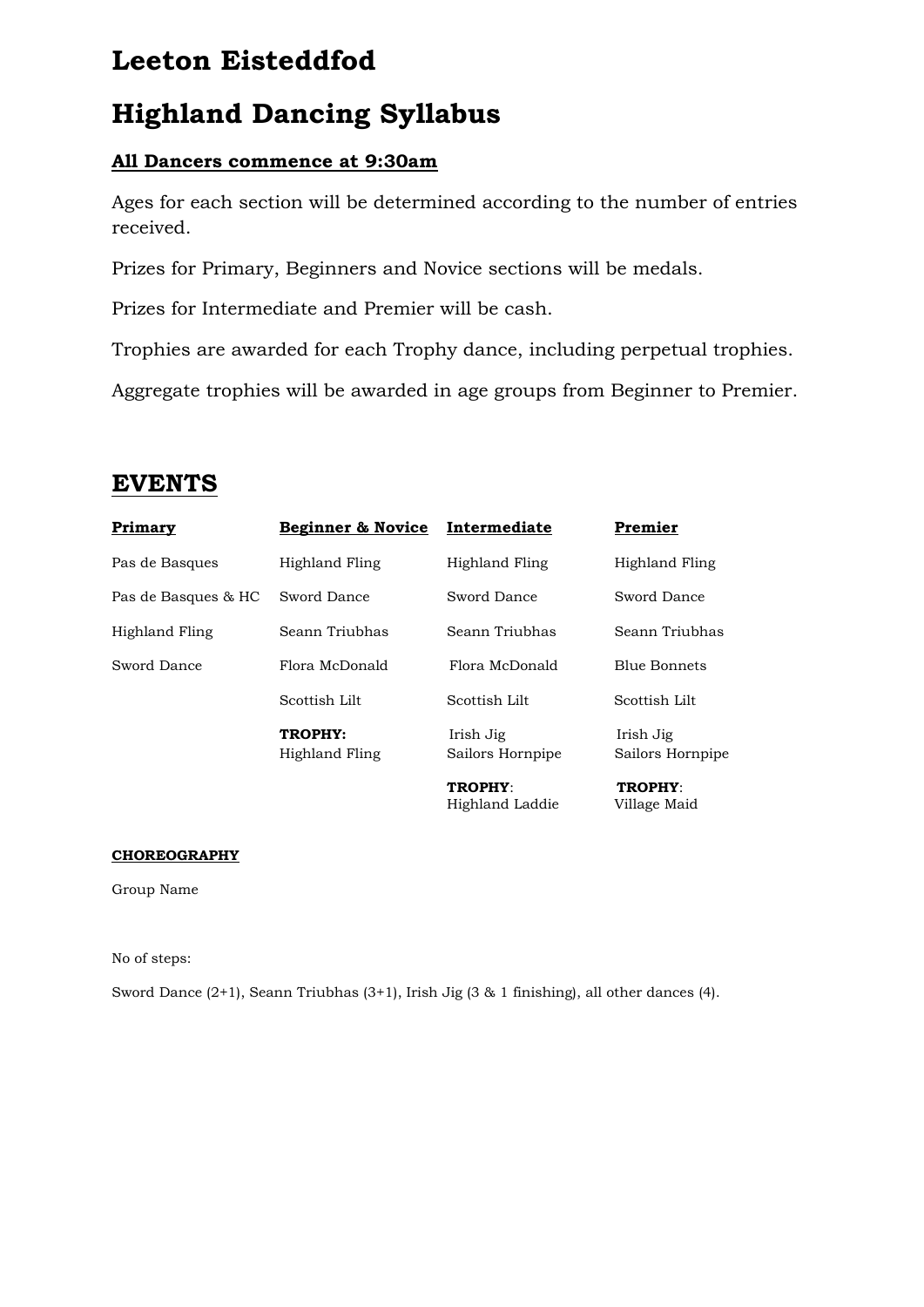#### **Competition Rules**

These rules are to be read in conjunction with the General Rules of the Leeton Eisteddfod, copy available on the Leeton Eisteddfod website. Rule 24,25 & 38 do not apply to Highland Dancing.

1.Competitors compete at their own risk.

2.Age of competitors to be taken as at date of competition.

3. Dancers must be currently registered with a State or Regional Committee to be eligible to dance and must quote registration number on entry form and present registration card on day of competition.

4. Competitors must dance in their age group and at one level only.

5. Winners of trophies are advised that complete Highland dress must be worn for presentation of trophies. The prize winners only may collect their prizes throughout the day.

6.Primary dancers are only allowed medals as prizes.

7.Any complaint made by an individual against the association or adjudication of this event must be made to the competition convenor in writing within 48 and be accompanied by a \$5 fee which is refundable if the protest is upheld.

8.Provided permission has been obtained from the organisers and the adjudicator, video equipment and photography is allowed to film your own child. There is to be NO flash photography while dancers are competing.

9.During the course of the competition the comportment of the competitor may come under the jurisdiction of the judge not only while dancing but also when entering or leaving the platform and whilst waiting for the dance to start. Any unseemly behaviour by the competitor or any misdemeanour likely to upset the decorum of the proceedings may be penalised by the judge and could lead to disqualification. A full report of any such misconduct must be submitted by the judge to the organiser.

10. If a competitor fails to fill in for reels, unless for a medical reason, the organiser has the right to enforce rule 9.

#### **IMPORTANT NOTE: Competition Dress Rules:**

**In order to meet the requirements of the Child protection Legislation. ALL competitors are to use the allocated changing areas. ALL competitors must be modestly attired at all times; a T shirt or similar must be worn if the vest or jacket are removed.**

#### **CHOREOGRAPHY DANCE RULES:**

1. A group choreography competition open to registered dancers.

2.Content should consist primarily of movements from Highland, National, Hornpipe and Jig books.

3.A minimum of three (3) dancers. (Less at the discretion of Organisers)

4.Entry fee is \$5, payable on the day

#### 5**.Enter your team name on your entry form or on arrival at the hall. Entries must be received by 10 am**.

6. Maximum of Five (5) minutes time limit to include entrance and exit of competitors and setting up and removal of props.

7.Teams may use props during their performance, either static or non-static, but live animals are not permitted.

8.Music maybe live or pre-recorded and may include vocal or percussion selections, but in all cases must be predominately Scottish or Celtic in style. Dancers are to supply their own music on CD or iPod if recorded.

9.Costumes must follow the theme and content.

10.Judges must be from the current SOBHD, ABDHI or OBHD (SA) Judges panel. A total mark should be awarded. No separate prizes for costumes etc.

9.Teams should consist of a) one school only or b) more than one school in which case the teacher/choreographer must abide by the three month teaching/judging rule.

10.Points awarded in this section do not contribute to aggregate/point score awards. Cards will not be signed for placings in this section.